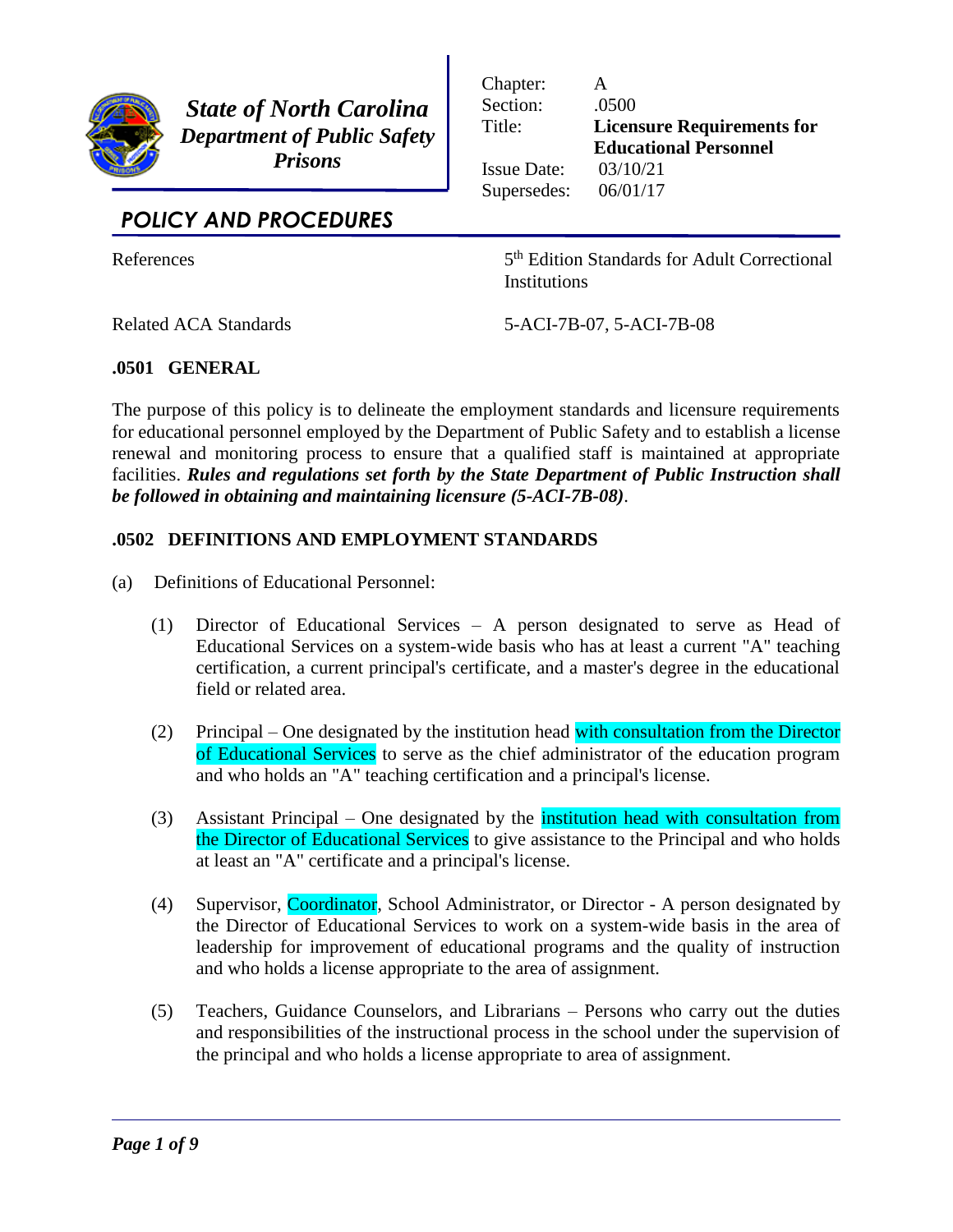- (b) The following employment standards shall be applied to all educational personnel providing direct services to institutions and field units. The educational personnel shall:
	- (1) *Hold a current, not expired, class "A" license issued by the State of North Carolina, Department of Public Instruction (5-ACI-7B-07).* In the event it becomes necessary to recommend employment of a teacher with a provisional license, a statement of justification from the Director of Educational Services or Principal shall be required; and
	- (2) Teachers and related education personnel shall satisfactorily complete Annual In-Service Training within 12 months of employment; and
	- (3) Participate in the license renewal program regulated by the Department of Public Instruction's Licensure Section; and
	- (4) Be licensed in the subject area of teaching assignment.

# **.0503 PROVISIONAL LICENSURE**

Provisional and Residential licensure were established to provide for pressing employment needs in emerging areas or areas of shortages in which a supply of licensed individuals was not available. Prisons utilizes this type of licensure only in urgent circumstances. At the request of the Principal, an individual, including those who hold the Permit to Teach or Emergency License, may qualify for a one-year Residency License in a teaching area, with the option to renew twice, within no more than a three-year period. Once an individual holds a Residency License, the individual may not hold a Permit to Teach or Emergency License. All requirements to convert a Residency License to either an Initial Professional License (IPL) or Continuing Professional License (CPL) must be completed before the expiration of the second renewal of the Residency License. Individuals must meet all of the following requirements as stated in GS 115C-2: 1) Holds, at a minimum, a baccalaureate degree, and 2) Has either completed 24 hours of coursework in the requested licensure area or passed the NC State Board of Education required content area examination(s) for the required licensure area, and 3) Is enrolled in a recognized Educator Preparation Program (EPP) with a minimum GPA of 2.7 (see exceptions for GPA requirement in TCED-009), and; 4) Meets all other requirements established by the NC State Board of Education, including completing preservice requirements prior to teaching.

- (a) Counselor A person employed as a full-time counselor who has eighteen semester hours of graduate credit in guidance or counseling and who holds the regular class "A" or class "G" license in some other area shall be approved for full-time service, provided that they are enrolled in a graduate program leading toward the Counselor's license and shall, as a condition for continuing employment, earn not less than six semester hours of graduate credit each year toward qualifying for the license.
- (b) Teacher An individual who holds a North Carolina teaching license and is assigned halftime or more in an out-of-field area shall apply for and be issued a Provisional License in a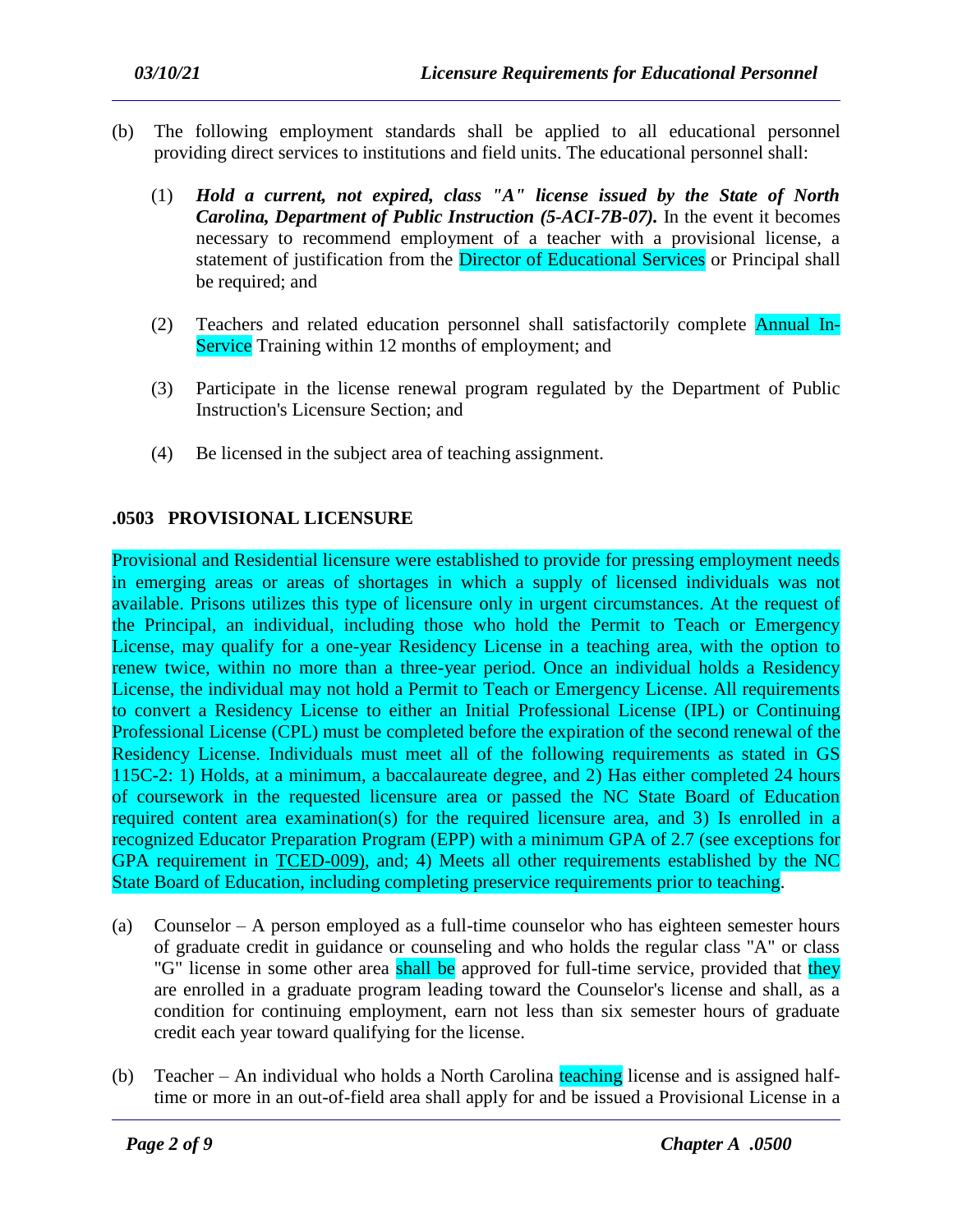non-core area (business, PE, health, etc.) of assignment. The individual must earn six semester hours of appropriate credit each year toward meeting full licensure requirements.

- (c) When an educator fails to meet the educational requirements for continuing a provisional teaching license, the employee shall be removed from the position by necessary personnel action which may include dismissal.
- (d) Proof of such work toward the permanent licensure will be established by the yearly submission of transcripts to the Director of Educational Services of Prisons.

#### **.0504 LICENSURE AND LICENSE RENEWAL**

- (a) License renewal is required to assure that professional personnel periodically update their professional knowledge and technical competency.
- (b) Whereas the Department of Public Safety is committed to providing maximum quality and comparability in educational services provided for incarcerated offenders, all teachers shall be responsible for having and maintaining:
	- (1) At least a current, not expired, class "A" license, issued by the NC Department of Public Instruction;
	- (2) Teacher Licensure Teachers shall renew licenses every five years as required by the NC Department of Public Instruction's Licensure Section.; and
	- (3) Principals must earn at least 8 continuing education units (CEUs) during each renewal cycle: 3.0 CEUs focused on the standards for school executives in Instructional and Managerial Leadership; 2.0 CEUs addressing the Digital Learning Competencies and 3.0 CEUs in other education or technology activities.

#### **.0505 FAILURE TO MAINTAIN CURRENT LICENSURE**

- (a) Failure to maintain the licensure in the assigned teaching area shall be grounds for dismissal, demotion, or other action deemed necessary by the Director of Educational Services. A demotion or other personnel action shall result in an appropriate reduction in pay as approved by the Director of Human Resources of NCDPS.
- (b) If extenuating circumstances prevent the individual's compliance with licensure requirements, the facility principal may request an extension of time by documenting conditions warranting the consideration. Documentation should be forwarded to the Director of Educational Services who will in turn make the recommendation to the Department of Public Instruction if documentation so warrants.
- (c) The principal or their designee shall notify the Director of Educational Services immediately upon the resignation of educational personnel.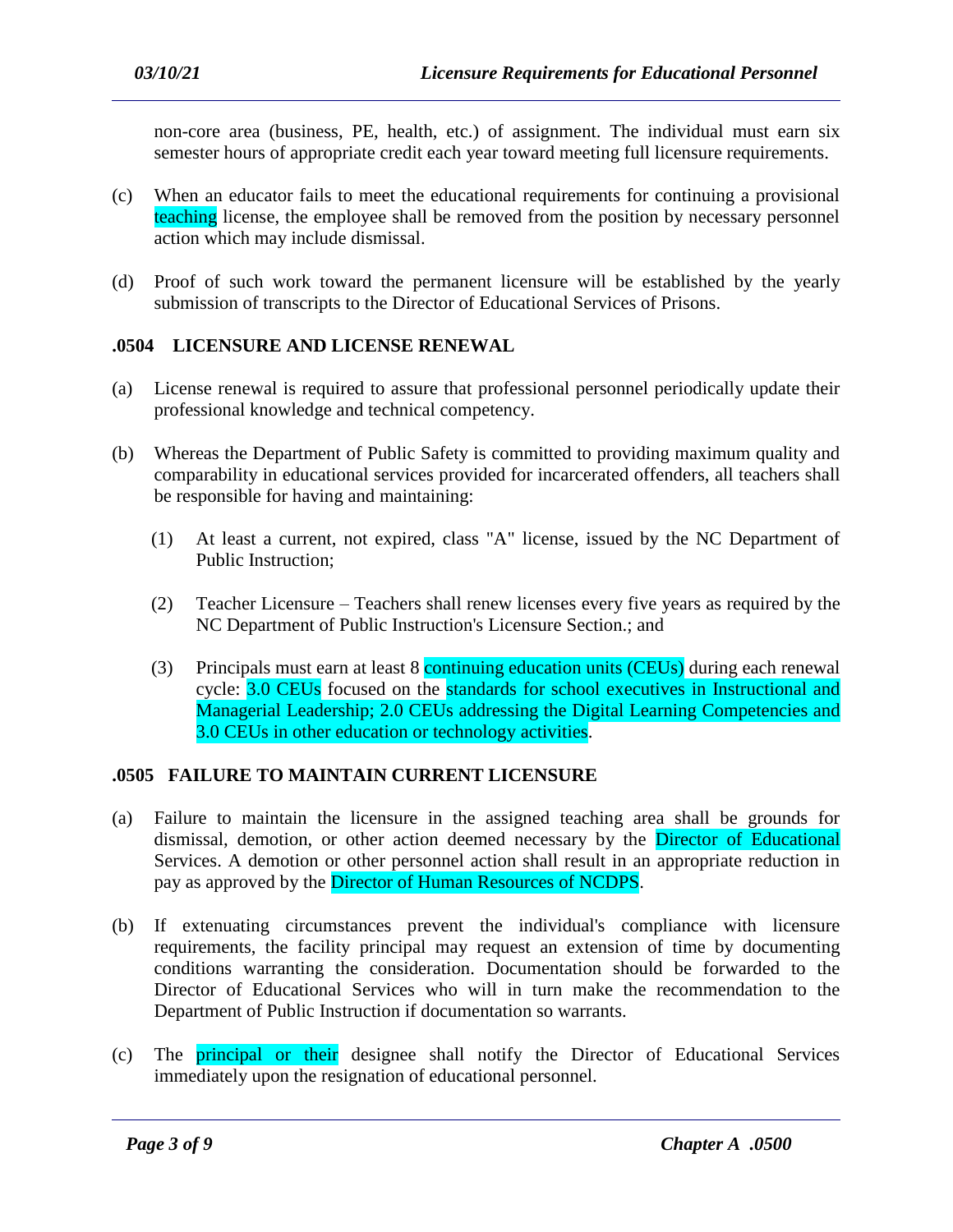### **.0506 LICENSE RENEWAL PROCEDURE**

- (a) Recording of renewal credit as granted by the  $NC$  Department of Public Instruction shall be the responsibility of the Director of Educational Services or their designee.
- (b) Accurate records of in-service training, workshop, renewal, and college credits shall be maintained by the Educational Services staff.
- (c) It shall be the responsibility of the individual teacher or educator to up-date records periodically by submitting renewal credit information to the Educational Services Section. When licenses approach expiration dates, the Director of Educational Services or their designee shall ensure that information/credits required for renewal of expiring licenses are submitted to the NC Department of Public Instruction.
- (d) License renewal requires ten semester hours or 8 renewal credits in work related to areas of licensure and/or professional responsibilities. Individuals can earn renewal credit through the following activities:
	- (1) Course work from colleges, universities, and community colleges. One semester hour is the equivalent of one and one-half renewal credits. Transcripts must be submitted to the Division Educational Services Section, NCDPS as documentation.
	- (2) Local in-service courses or workshops. Credit can be earned with the approval of the Director of Educational Services. A course or workshop must carry a minimum of one renewal credit (ten hours of training over a minimum of two days). No more than six hours of training per day is acceptable for credit.
	- (3) Independent Study. A maximum of five credits from independent study can be used towards renewal credit during a five-year period. Independent study requires that the employee and the Director of Educational Services or designee plan in advance the skills to be learned and a method of evaluation. Determination of credit is based on the complexity of study. Credit must be certified by the Director of Educational Services or their designee.
	- (4) Department of Public Instruction activities. Credit is established by the Department of Public Instruction for activities conducted by the department and other education agencies.
- (e) All educational personnel will submit the Superintendent's copy of the license to the Director of Educational Services. Official copies of transcripts shall also be submitted after completion of college courses for credit.
- (f) Teachers and related staff may request educational or training leave within the guidelines of the Department of Public Safety's leave policy to enable them to maintain current and up-to-date certification.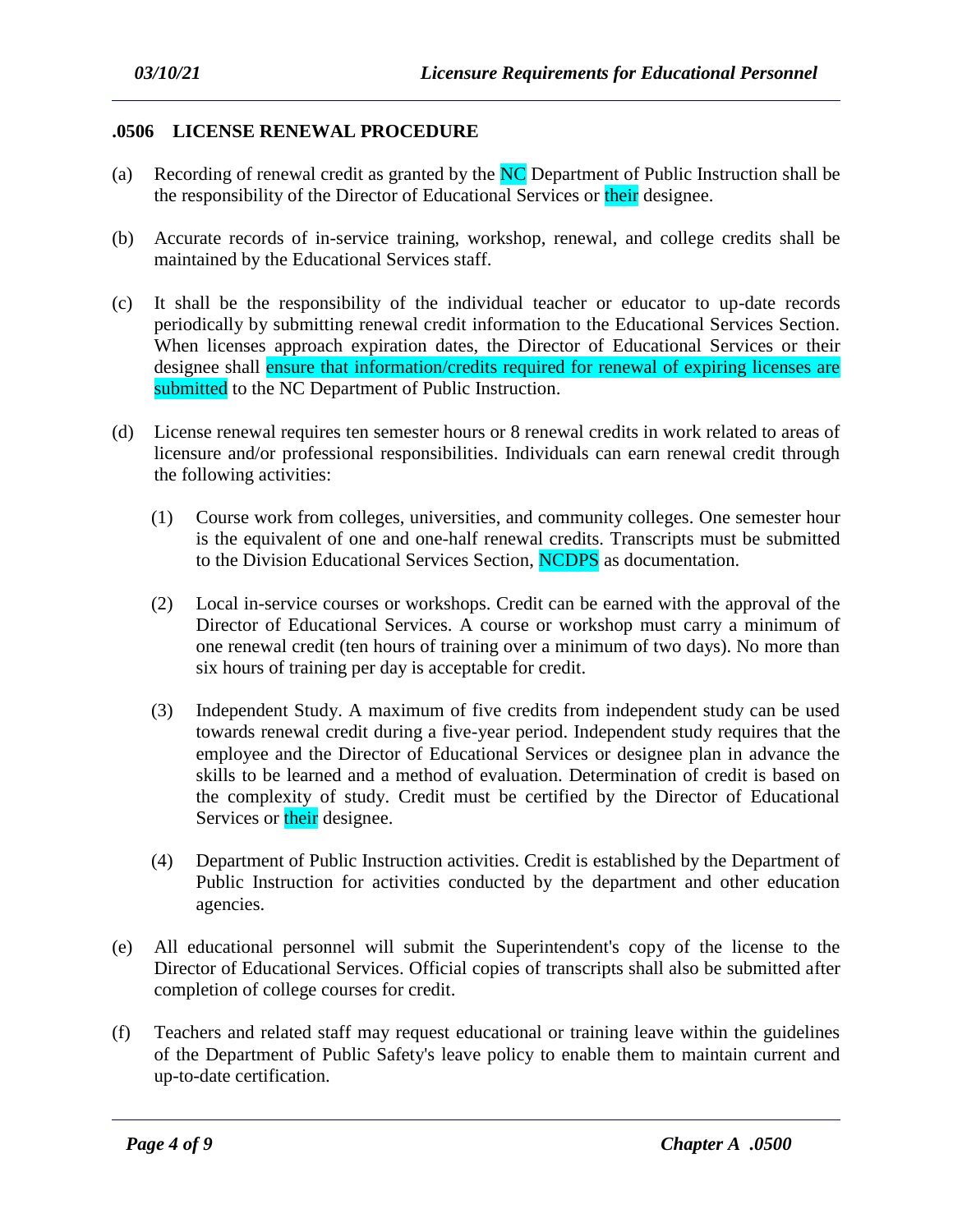#### (g) Renewal requirements may be subject to change based on NC Board of Education policy updates. Each educator is responsible for tracking and satisfying renewal requirements for their license**.**

### **.0507 IN-SERVICE TRAINING FOR TEACHERS**

Through the Central Education Office, the Director of Educational Services. or their designee shall administer programs for the professional improvement of teachers. This shall include dissemination of information on promising practices and trends in education; notification regarding conferences, institutes, and speeches; promoting participation in field-based instruction, and other workshops.

#### **.0508 SALARY SCHEDULES OF LICENSED PERSONNEL**

- (a) Teachers and licensed student support personnel employed with Prisons are assigned a salary according to the class level of their license, experience level as designated by their license, and area of assignment. These personnel are paid the monthly salary set by the NC General Assembly Salary Schedule, plus any salary supplement as determined by NCDPS.
- (b) If a teacher holds at least one area beyond the "A" level in teaching, student support services, or curriculum instructional specialists/supervision, then that teacher's salary is certified at their highest level of license from these categories.
- (c) Salary payments on the class M teacher license for teachers who hold a master's degree in areas other than teacher education may be authorized by the Director of Educational Services if the degrees are directly relevant to the teacher's area of assignment. This authorization must be made annually.
- (d) A teacher who has earned an advanced or a doctoral license in teaching, student support services, or curriculum instructional specialist/supervision will follow the salary schedule for advanced or doctoral degrees set by the NC General Assembly.
- (e) Teachers who hold a valid certificate from the National Board for Professional Teaching Standards (NBPTS) are to be paid based on this certification. For pay purposes, the effective date is July 1 of the school year that NBPTS certification is earned.
- (f) Salary determinations for supervisors, coordinators, directors, and school administrators in positions requiring professional licensure shall be made by the Department of Public Safety. A supervisor/director shall hold, at a minimum, a school administrator "P" license or program administrator "M" license.
- (g) Principals shall be paid monthly based on the Principal salary schedule set by the NC General Assembly. Principals in NCDPS shall follow the salary schedule for the "met growth" level due to the absence of growth data in prisons.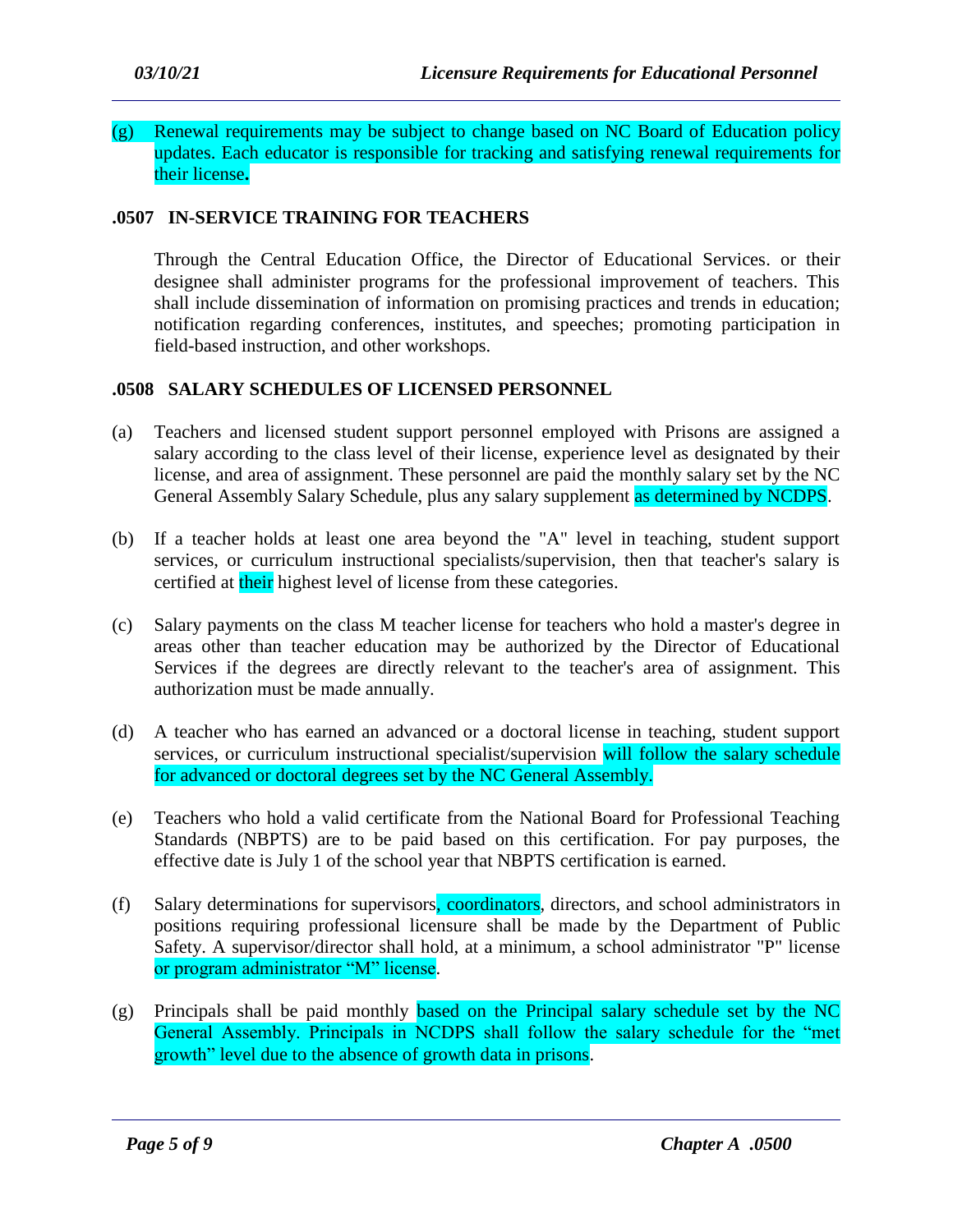(h) Assistant principals are paid based on the Assistant Principal salary schedule set by the NC General Assembly.

#### **.0509 PERSONNEL FILES**

- (a) Any complaint, commendation, or suggestion for correction or improvement about the educator's professional conduct shall be placed in the educator's file only after five days' notice to the educator. The complaint, commendation, or suggestion shall be signed by the person who makes it. Any denial or explanation relating to such complaint, commendation, or suggestion that the educator desires to make shall be placed in the educator's personnel file. There is no time limit on the educator's right to present a denial or explanation for placement in the file.
- (b) The Director of Educational Services may elect not to place the item in the educator's personnel file. An educator may petition the Director of Educational Services not to place an item in the educator's personnel file.
- (c) The petition must be signed and dated and include the following information:
	- (1) Identification of the specific information or document(s) requested to be removed.
	- (2) The basis for the request (i.e., that the information is invalid, irrelevant, or outdated), and
	- (3) The particulars in support of the request.
- (d) An educator may petition the Secretary of NCDPS, in their role as the Board of Education for the Department, to remove any information from the educator's personnel file that the educator deems invalid, irrelevant, or outdated. Such petition shall be as follows:
	- (1) The educator shall file the petition, in writing, with the general counsel for the Secretary.
	- (2) The petition must be signed and dated. Requirements for inclusion are the same as above.
	- (3) The determination of the petition will be based on written argument only.
	- (4) The Secretary of NCDPS may order the removal of the information under review if they find it is invalid, irrelevant, or outdated. The decision by the Secretary shall be final.

#### **.0510 HIRING PROCEDURES**

(a) All educational personnel shall meet licensure requirements as previously stated under Section .0502, Employment Standards.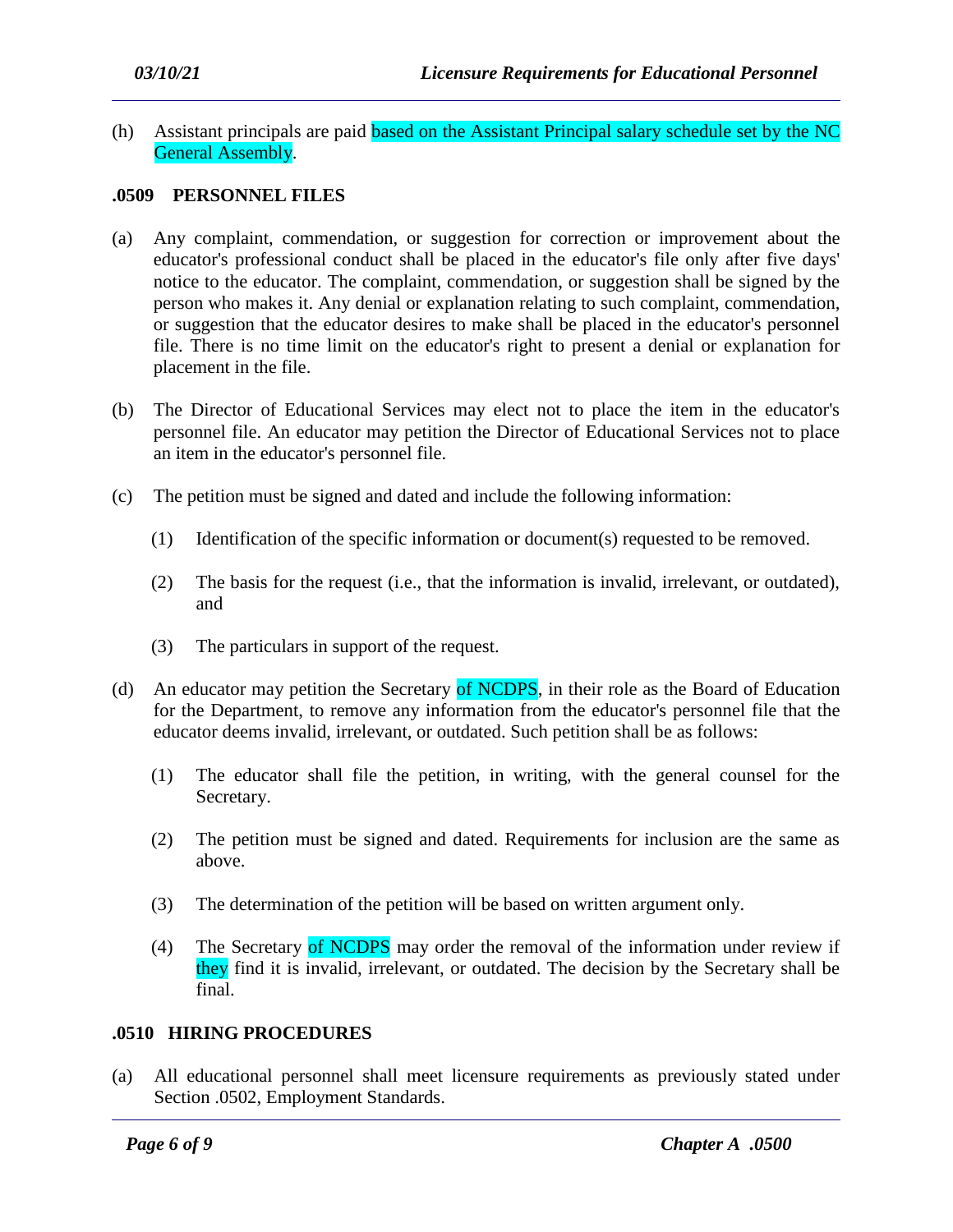- (b) Recruitment of applicants for principal positions shall be consistent with the state policy on advertising position vacancies and employment procedures. The Director of Educational Services will make the recommendation pertaining to the employment of a principal.
- (c) Recruitment of applicants for a teaching position shall be the responsibility of the local facility with assistance from the Central Educational Services Office as required. Prospective applicants will be interviewed by the principal and a representative from central office education staff. The Director of Educational Services or their designee shall review the licensure credentials of the recommended applicants prior to a recommendation for hiring.

# **.0511 LICENSURE SUSPENSION AND REVOCATION**

- (a) The Director of Educational Services is responsible for identifying individuals suspected of committing an offense that could lead to revocation of a license and preparing a written request with substantiating information regarding an individual suspected of committing an offense that could lead to revocation of licensure. This request shall be submitted to the Department of Public Instruction in a timely manner. The Director of Education Services is responsible for initiating revocation proceedings upon the written request and submission of information by any party in a position to present evidence that is a basis for revocation.
- (b) The Director of Educational Services is responsible for reporting licensed employees who have been convicted of felonies to the NC Department of Public Instruction licensure section.

## **.0512 DISCIPLINARY ACTION AND DISMISSAL PROCEDURES**

- (a) An educator may be disciplined by management for cause related to work performance and/or work rule or conduct violations. Any conduct that pertains to GS 115C-325, Grounds for Disciplinary Actions, Dismissal, and Demotion, should be conducted by the Director of Education Services and the department of Human Resources, NCDPS. A record of such disciplinary action shall be prepared in writing setting forth the specific acts or omissions that are the reasons for the disciplinary action. A copy of the record shall be placed in the educator's personnel file in accordance with the procedures specified in the Personnel files of this policy.
- (b) Grounds for Disciplinary Action, Dismissal, and Demotion: An educator may be disciplined, dismissed, or demoted for one or more of the following causes:

- (1) Inadequate performance
- (2) Immorality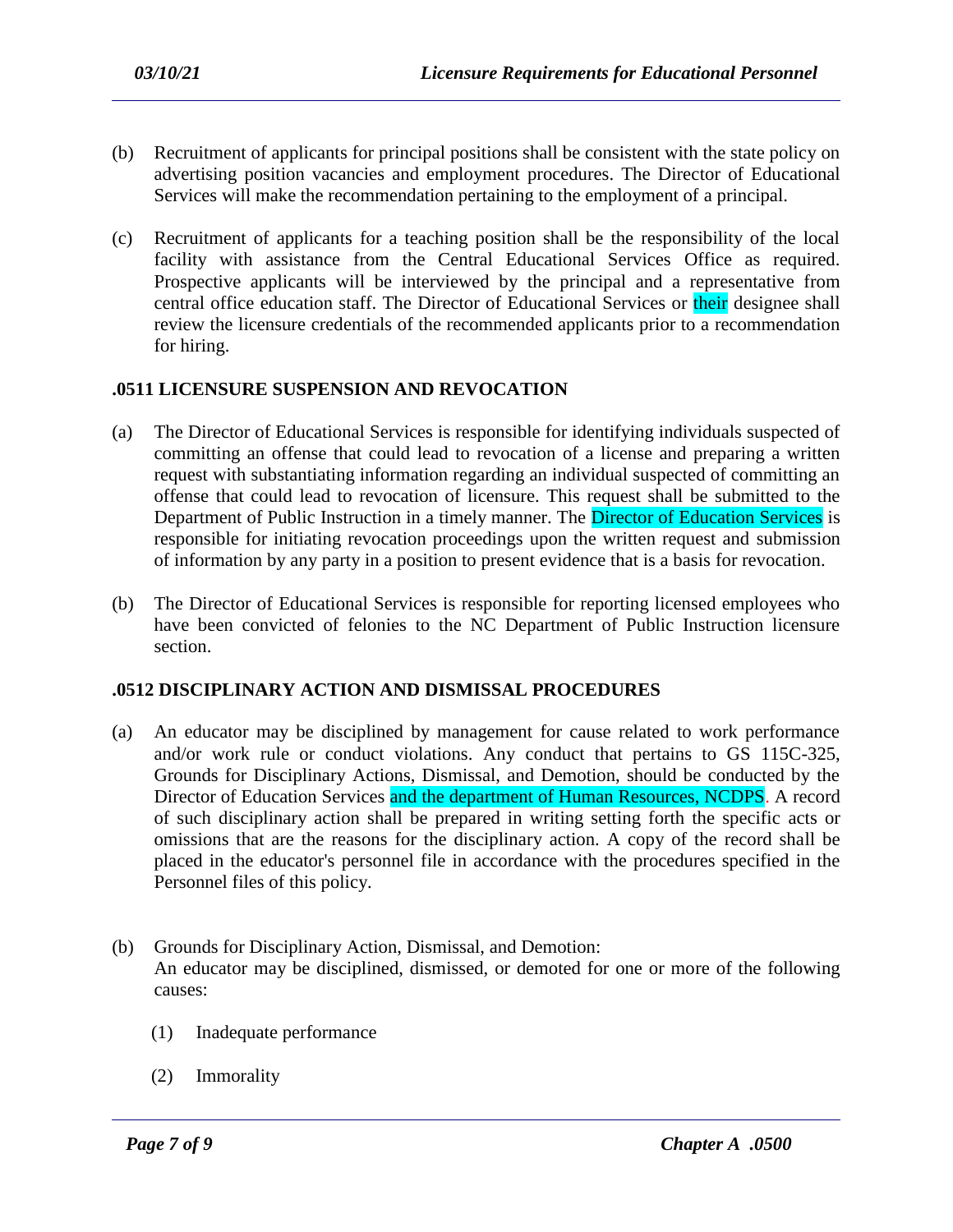- (3) Insubordination
- (4) Neglect of duty
- (5) Physical or mental incapacity
- (6) Habitual or excessive use of alcohol or non-medical use of a controlled substance as defined in Article 5 of Chapter 90 of the General Statutes.
- (7) Conviction of a felony or a crime involving moral turpitude
- (8) Advocating the overthrow of the government of the United States or the State of North Carolina by force, violence, or other unlawful means
- (9) Failure to fulfill the duties and responsibilities imposed upon educators by the General Statutes of the State
- (10) Failure to comply with such reasonable requirements as the Secretary, superintendent, or school/institution/program may prescribe
- (11) Any cause which constitutes grounds for the revocation of a career educator's license
- (12) A justifiable decrease in the number of positions due to reorganization, decreased enrollment, or decreased funding
- $(13)$  Failure to maintain their license in a current status
- (14) Failure to repay money owed to the State in accordance with the provisions of Article 60, Chapter 143 of the General Statutes
- (15) Providing false information or knowingly omitting a material fact on an application for employment or in response to a pre-employment inquiry
- (c) An educator may be dismissed during the term of their contract for any of the above reasons. In such an instance, the IPL educator has the same right of review as is enjoyed by a CPL.
- (d) An educator may not be dismissed, demoted, or placed on disciplinary suspension without pay except upon the recommendation of the Director of Educational Services.
- (e) An educator whose contract will not be renewed for the next school year shall be notified of this fact by May 15.
- (f) An educator shall give the Director of Educational Services at least 30 days' notice of resignation. Failure to do so may result in the Director of Educational Services requesting